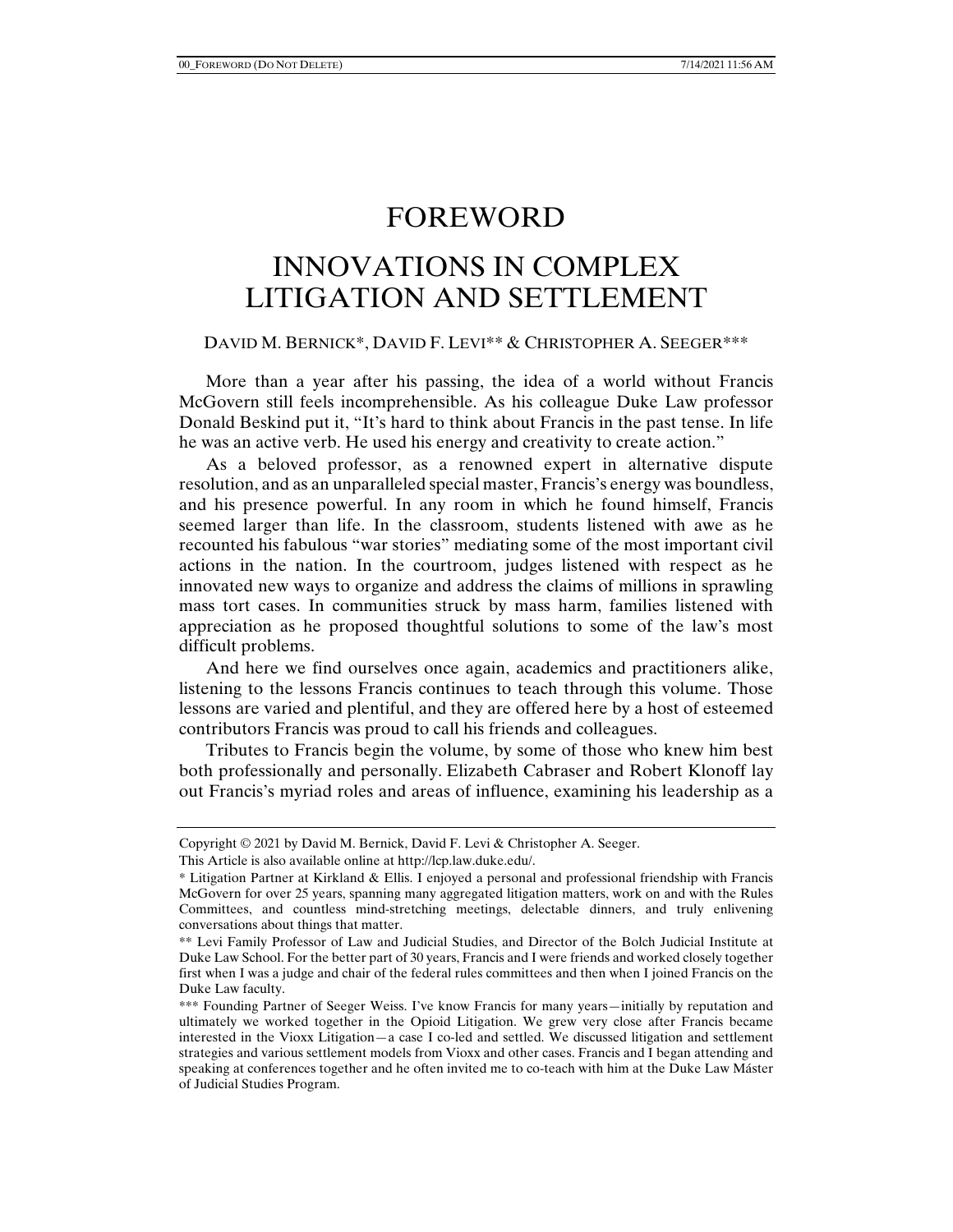facilitator, a scholar, and as a special master in the opioid MDL.<sup>1</sup> Judge Daniel Polster, who has presided over that case, and who appointed Francis as his special master, spotlights Francis's invaluable contributions.<sup>2</sup> Finally, Judge Vaughn R. Walker presents an intimate personal portrait of Francis, tracing the span of his life from undergraduate at Yale, to Vietnam, to his early legal career, and beyond.3 Though the two began as close friends, rather than as colleagues, it was "in teaching together," explains Judge Walker, "that I came fully to know Francis."4

The articles begin most fittingly with a piece co-written by Francis himself, in collaboration with Teddy Rave.<sup>5</sup> Though Francis's death predates the submission to the journal, Professor Rave credits Francis with the concept for the article: a "hub and spoke" model of multidistrict litigation. Recognizing the elusiveness of global peace in "mega mass torts," the authors propose a case management model in which the Judicial Panel on Multidistrict Litigation (JPML)—acting on the recommendation of the MDL transferee judge (the hub)—remands certain cases to other federal judges (the spokes) for pretrial proceedings and bellwether trials.

In celebration of Francis as the pre-eminent "multi-claimant litigation and settlements" scholar, Lynn A. Baker and Charles Silver assess some of the normative arguments for and against private claims resolution facilities, a frequent topic of Francis's scholarship.6 Aspiring to live up to Francis's commitment to evidence-based solutions, Stephen B. Burbank and Sean Farhang present the first longitudinal picture of class certification in the U.S. Courts of Appeals.<sup>7</sup> Next, Brian T. Fitzpatrick attempts to formalize and extend Francis's call for decentralization of fact finding in multidistrict litigation, arguing for the implementation of a judicial panel system.<sup>8</sup>

Following Professor Fitzpatrick, Myriam Gilles and Gary Friedman examine several challenges to the assumption that class action procedures are unavailable in mass tort cases, including Francis's innovative "negotiation class certification"

 <sup>1.</sup> Elizabeth Cabraser & Robert Klonoff, *Francis McGovern: The Consummate Facilitator, Teacher, and Scholar*, 84 Law & Contemp. Probs., no. 2, 2021, at 1.

 <sup>2.</sup> Dan Polster, *Francis McGovern: Special Master Par Excellence*, 84 Law & Contemp. Probs., no. 2, 2021, at 11.

 <sup>3.</sup> Vaughn R. Walker, *Francis McGovern: A Personal Rememberance*, 84 Law & Contemp. Probs., no. 2, 2021, at 15.

 <sup>4.</sup> *Id.* at 17.

 <sup>5.</sup> D. Theodore Rave & Francis McGovern, *A Hub-and-Spoke Model of Multidistrict Litigation*, 84 Law & Contemp. Probs., no. 2, 2021, at 21.

 <sup>6.</sup> Lynn A. Baker & Charles Silver, *In Defense of Private Claims Resolution Facilities*, 84 Law & Contemp. Probs., no. 2, 2021, at 45.

 <sup>7.</sup> Stephen B. Burbank & Sean Farhang, *Class Certification in the U.S. Courts of Appeals: A Longitutdinal Study*, 84 Law & Contemp. Probs., no. 2, 2021, at 73.

 <sup>8.</sup> Brian T. Fitzpatrick, *Many Minds, Many MDL Judges*, 84 Law & Contemp. Probs., no. 2, 2021, at 107.